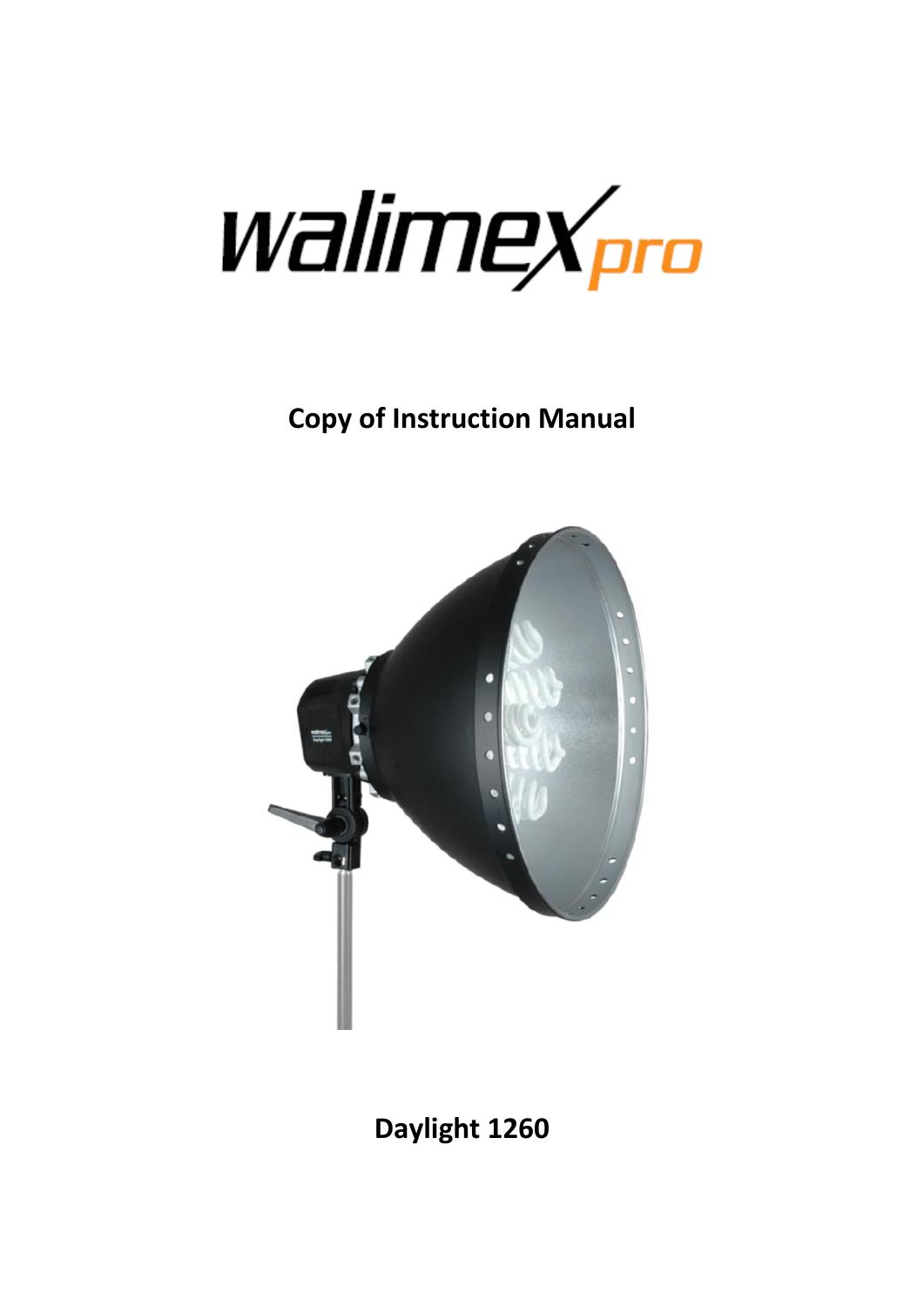#### Content

| 1.   |                                          |    |
|------|------------------------------------------|----|
| 11   |                                          |    |
| 1.2  |                                          |    |
| 2.   |                                          |    |
| 3.   |                                          |    |
| 4.   |                                          |    |
| 5.   |                                          |    |
| 6.   |                                          |    |
| 6.1  |                                          |    |
| 6.2  |                                          |    |
| 6.3  |                                          |    |
|      | Mount front diffuser $\varnothing$ 80 cm | 14 |
| 6.4  |                                          |    |
| 6.5  |                                          |    |
| 6.6  |                                          |    |
| 7.   |                                          |    |
| 71   |                                          |    |
| 7.2  |                                          |    |
| 7.3  |                                          |    |
| 8.   |                                          |    |
| 9.   |                                          |    |
| 10.  |                                          |    |
| 10.1 |                                          |    |
| 10.2 |                                          |    |
| 10.3 |                                          |    |
| 10.4 |                                          |    |
| 11.  |                                          |    |
| 12.  |                                          |    |
| 13.  |                                          |    |
| 14.  |                                          |    |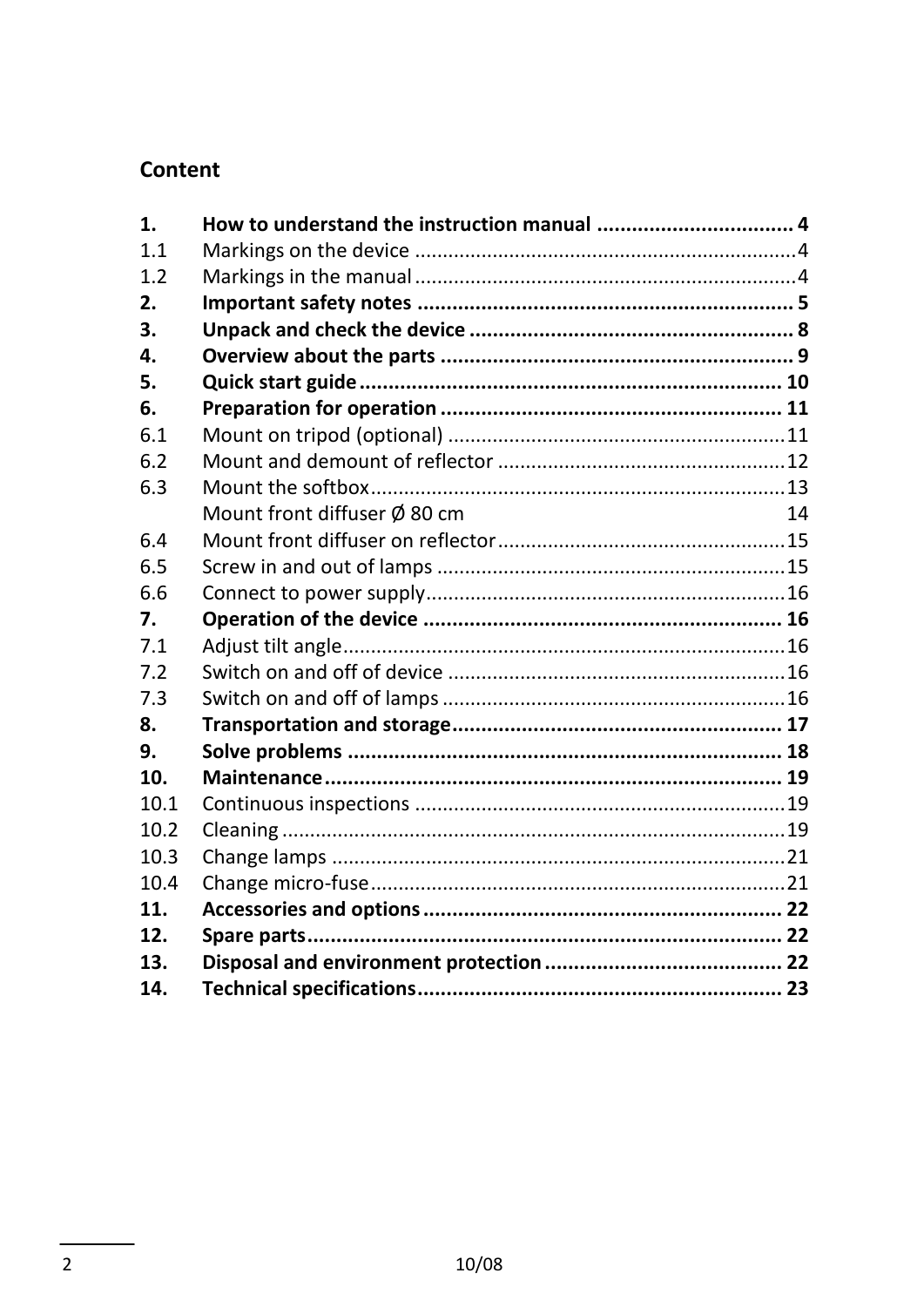Thank you very much for your confidence. We wish you much pleasure and success with your studio flash.

The walimex Daylight 1260 is a powerful, energy-saving continuous light, which is especially developed for ambitious beginners and professional users in film and studio photography.

The Softbox is the ideal tool for an even and soft illumination. Whether portrait or product photography, whenever it is a matter of the most possible glare-proof illumination, this Softbox should be used.

The main features of your device as follows:

- stable light with constant colour temperature
- sturdy plastic housing  $\equiv$  .
- $-$  tiltable and rotatable socket, which fits on every common lamp tripod
- very lightweight
- $\blacksquare$  lamps can be switched on and off in pairs
- $-$  reduced heat development through cold light source
- $-$  allows the work with compact cameras.

# $\blacktriangle$

- **Please read these instructions carefully before using your device for the first time. It includes everything you need to know to avoid physical injuries and damages.**
- **Please pay attention to all safety notes in this instruction manual.**
- **Please keep this manual safe. In case of selling or leaving the device to other persons, please don´t forget to hand this manual over as well.**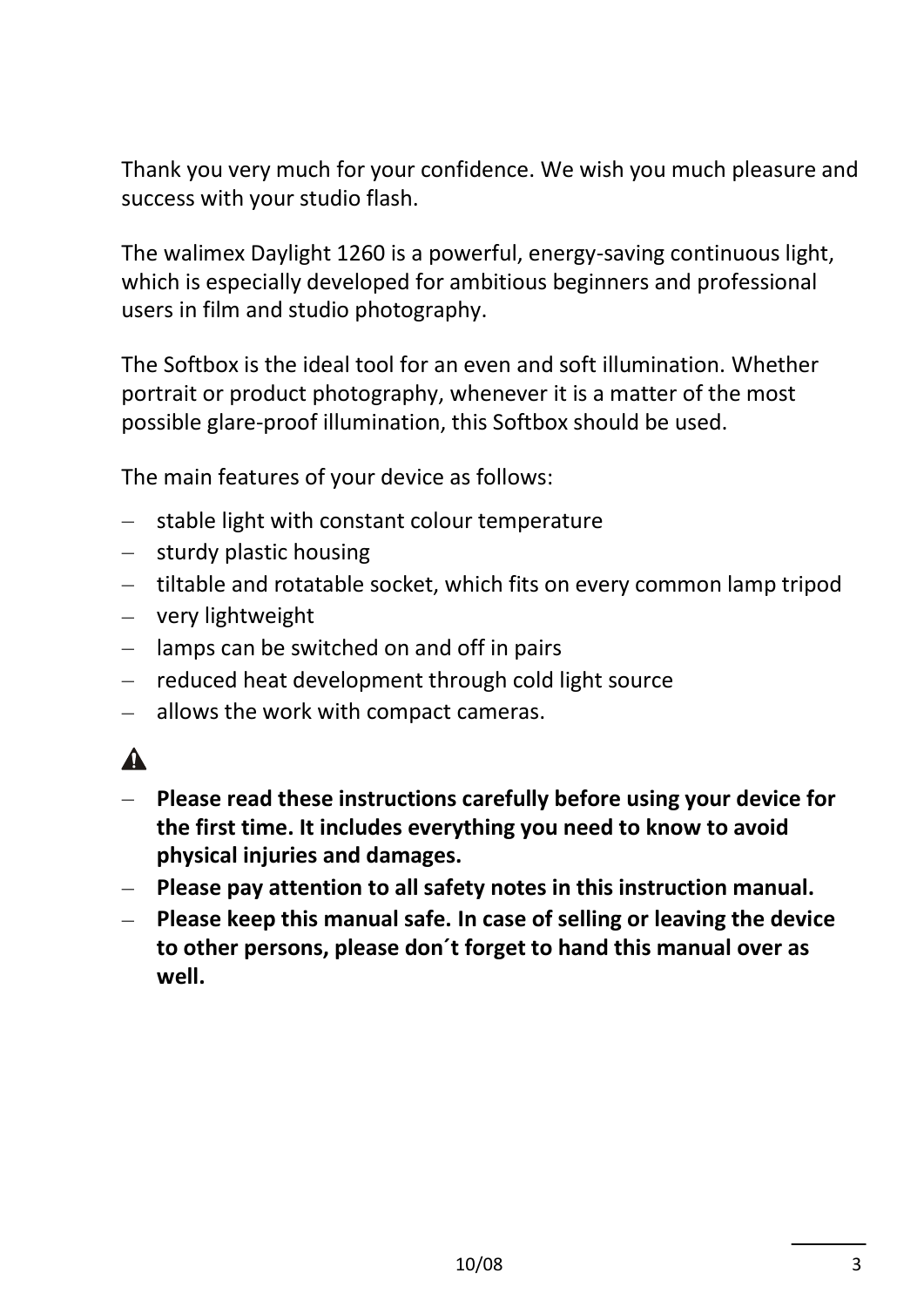### **1. How understand the instruction manual**

#### 1.1 Markings on the device



This marking mean, that your device meets the safety requirements of all relevant European Directives.



This marking mean, that your device should be disposed in the local disposal points.

#### 1.2 Markings in the manual

| <b>Marking</b>   | <b>Meaning</b>                                                                                               |
|------------------|--------------------------------------------------------------------------------------------------------------|
|                  | Indicates the handling and consequences of safety<br>notes.                                                  |
| <b>A</b> WARNING | Indicates a hazardous situation, which, if not<br>avoided, could result in a serious injury or death.        |
| <b>A</b> CAUTION | Indicates a hazardous situation, which, if not<br>avoided, may result in minor or moderate injury.           |
| ADVICF:          | Indicates potentially physical damages and other<br>important information in connection with your<br>device. |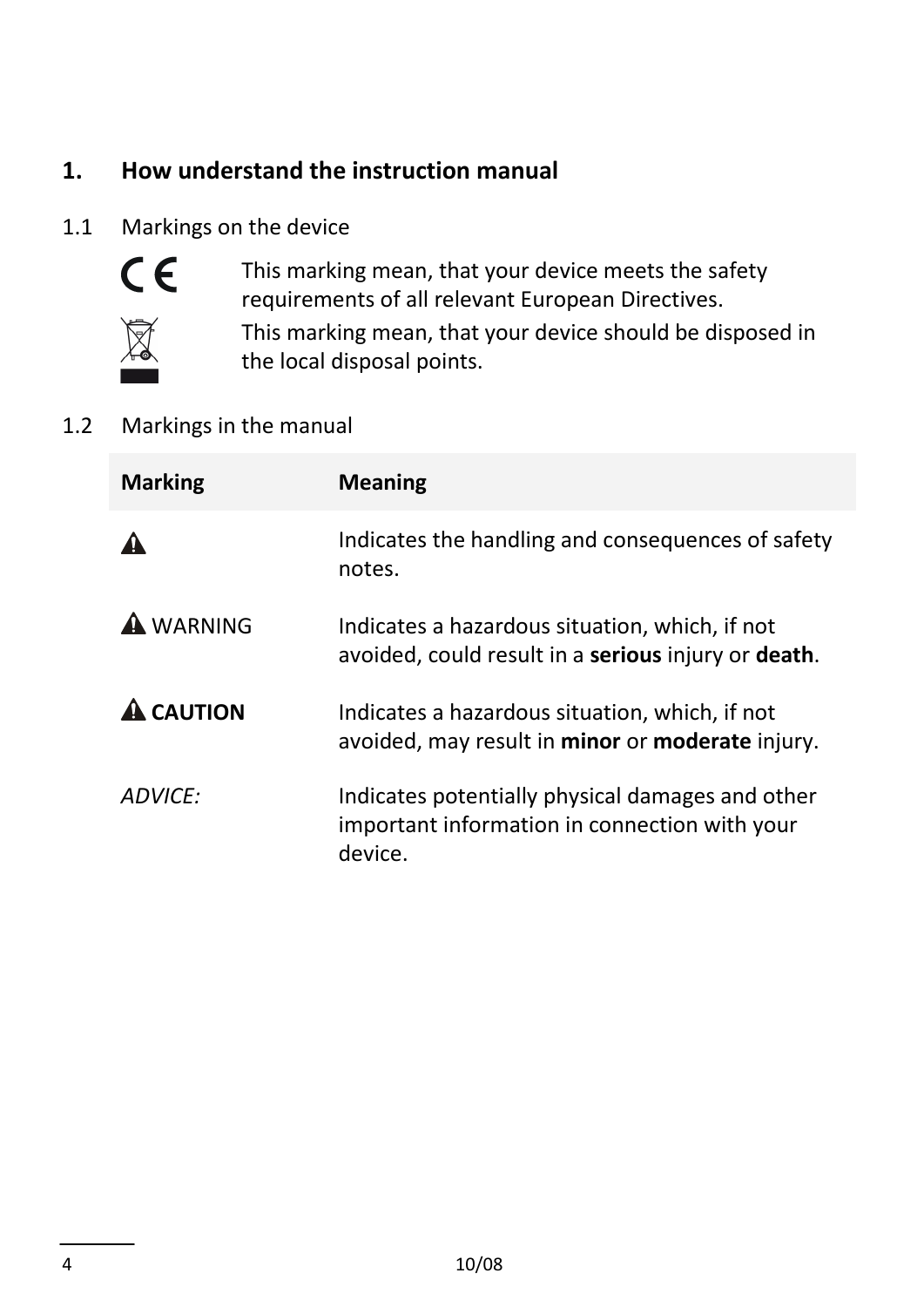### **2. Important safety notes**

### **WARNING**

**Risk of eye injury**

**The optical radiation of the lamps could blind your eyes and lead to afterimages, if persons and animals look into the lamp directly. This could lead to injuries. Please avoid persons and animals looking into the flash directly.** 

## **A** WARNING

**Danger of crashing, entrapment and fire through the falling down of the device**

**The weight of the device is ca. 4,7kg.**

- **Make sure, that the device is always positioned tilt and skid resistant and stored securely.**
- **Keep out of reach of children and animal. They could overturn the device.**
- **Avoid placing cables where they can be tripped over. The device could be overturned.**

# **WARNING**

**Danger of electric shock, burn hazard**

**Please note, that the device is still connected with the supply voltage even if it is switched off. Just after disconnecting the device from the power supply through pulling out the power cable, the device is actually de-energized.** 

- **Switch off your device when it is not in use.**
- **Switch off your device before mounting and maintenance and disconnect from power supply.**
- **Protect your device against unintended switching-on.**
- **Unplug the power cord, if the flash is not in use for a long time.**

# **WARNING**

**Danger of electric shock, fire through short-circuit**

**A short-circuit could be caused through defect cables and through**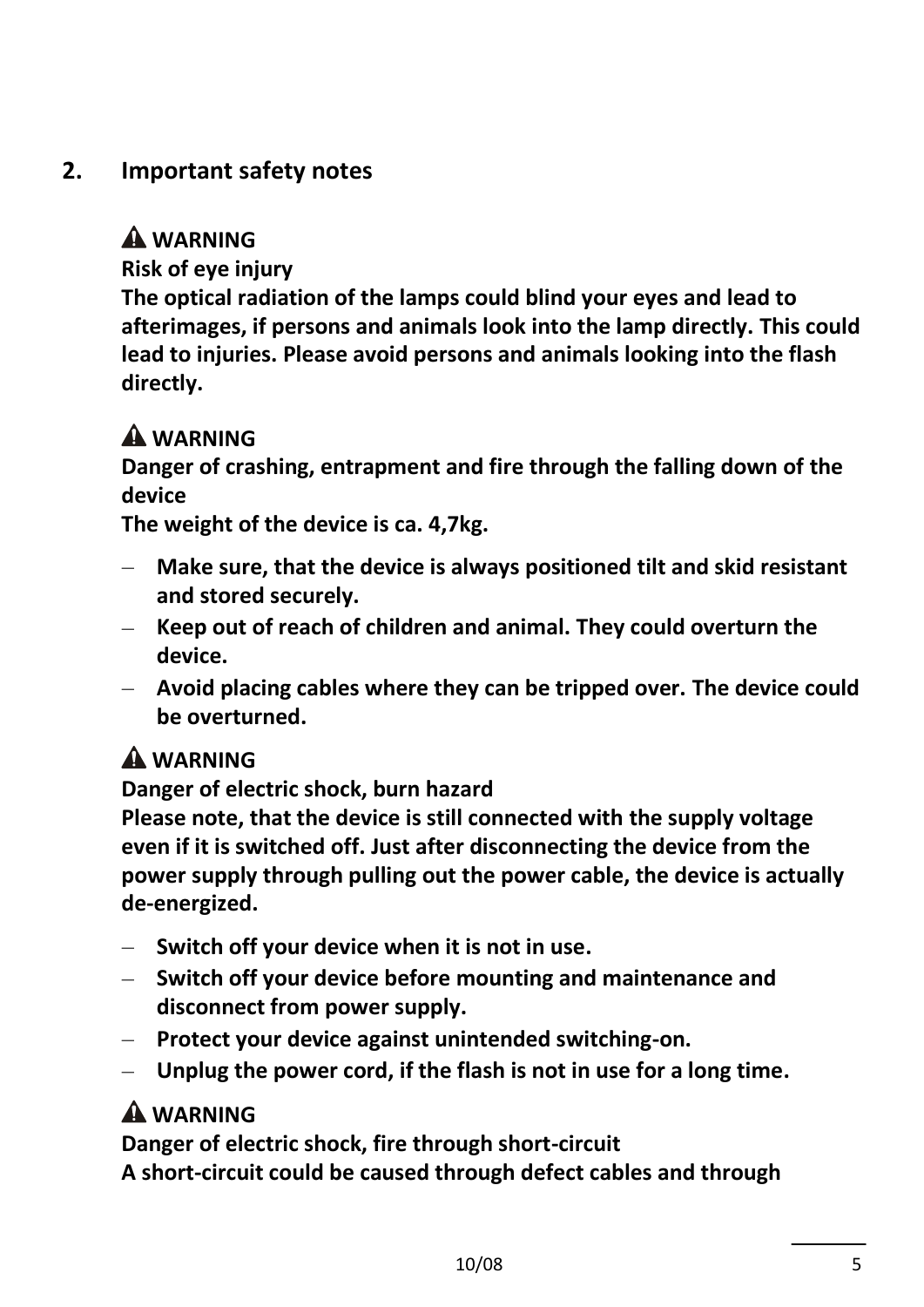**humidity or moisture. A short-circuit can warm up the conductors, so that there isolation will melt or even melt thoroughly. This could lead to fire.** 

- **Please just use the original cables, which are included in delivery. They are aligned for your device and guarantee the necessary safety for you and your device.**
- **Don´t operate the device with wet hand or feet.**
- **Operate the device only in dry rooms.**
- **Don´t operate the device outdoors.**
- **Please only follow this instruction manual for cleaning the device.**
- **Make sure, that cables and conductors won´t be damaged. Damages could be caused through heat impact, chemical influence or through mechanical impacts as rubbing, bending, tearing, rolling over or nibbling animals.**
- **Prevent your device for falling-off. In case of falling-off, please let an electrician check the device before switching on again.**
- **If your device should be damaged or defect or if you notice a burning smell:**

**Disconnect the power supply by pulling out the power cord immediately. Never operate your device with damaged housing, damaged reflector, defect lamps or damaged power cord. Don´t open the device. Never repair the device on your own. The device should only be repaired by electricians.** 

- **Please follow this instruction manual for maintaining your device.**
- **Please just use spare parts, which are conform to the required specifications.**

**See** *Technical Specifications***.**

### **WARNING**

**Fire danger through overheating**

**The device can overheat, if you operate it with covered ventilation slots. The accessories can overheat, if it does not comply with the necessary specifications.** 

**The device itself, accessories and easily inflammable materials in close distance could catch fire.**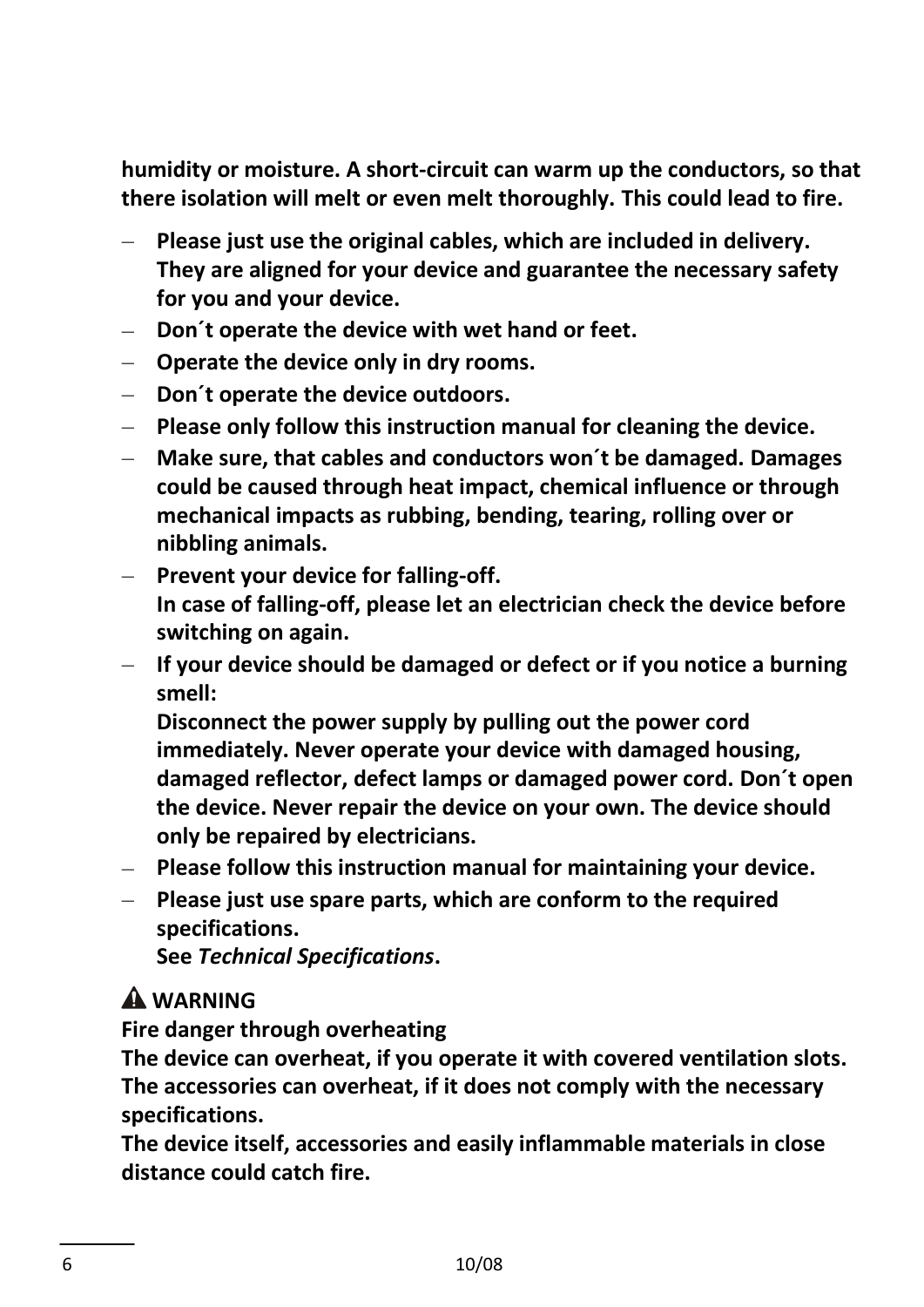- **Don´t cover the ventilation slots of the device during operation.**
- **Please just use accessories and spare parts, which are conform to the required specifications.**

**See** *Technical Specifications***.**

- **Lamps, which are damaged or deformed through heat, should be exchanged immediately.**
- **Remove easily inflammable materials, which are in close distance to the device.**

# **A** CAUTION

**Danger of burning on hot parts The lamps could heat up up to 70°C.** 

- **Don´t touch the parts during operation and cooling down.**
- **Please cool down your device completely before starting any mounting or maintenance arrangements.**

## **WARNING**

**Danger of cutting and splitting through breaking lamps,**

**possible discolouration on the lamps**

**Lamps can break and split, when they fall down.**

**Even small residues of skin oil on the lamps could lead, due to the high heat impact, to the splitting of the lamp. Broken glass could hurt eyes and skin.**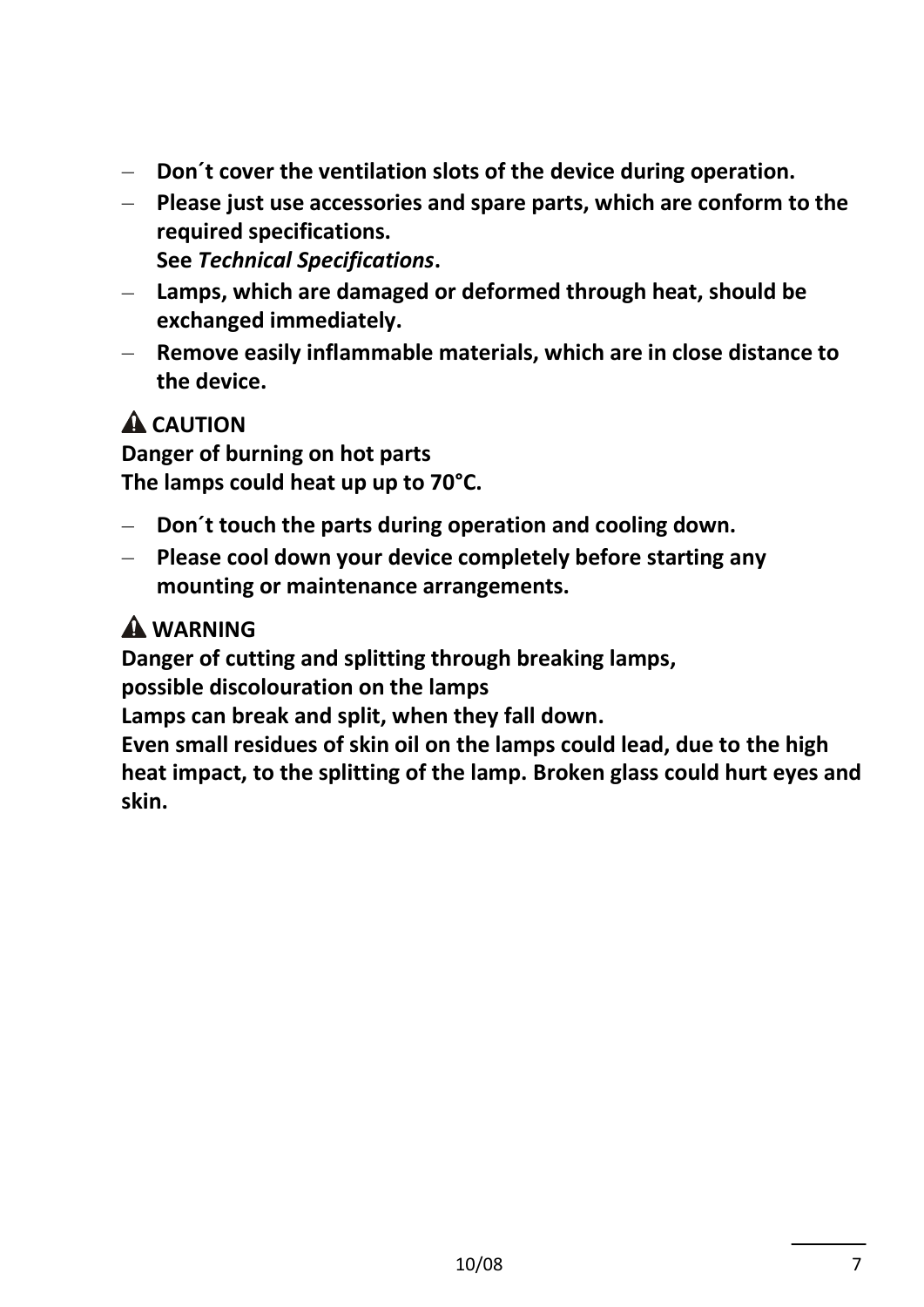- **Please handle the lamps with care to avoid bursting.**
- **Don´t touch the lamps with bare hands. Just touch the lamp at the plastic socket or wear clean cotton gloves or use a clean cloth.**
- **Avoid touching the flash tube accidentally when mounting or changing accessories.**
- **Please just use lamps, which comply with EN 60357 Page 3155.**

### **3. Unpack and check the device**

- 1. Please unpack your device carefully.
- 2. Please check, if the delivery is complete:
	- 1 Daylight 1260
		- o 1 Reflector
		- $\circ$  9 Bulbs
		- o 1 Front diffuser
		- o 1 Power cord.
	- 1 Softbox, Octagon  $\emptyset$  80 cm (optional)
		- $\circ$  1 Softbox body
		- o 1 Front diffuser, Ø 80 cm
		- o 8 rods plus 1 spare rod
		- $\circ$  1 carrying bag.
	- 1 Instruction Manual in german and english.
- *3.* Please check, if the delivery is undamaged. *ADVICE: If the delivery should be uncomplete or damaged, please contact info@foto-walser.de or our service hotline with the telephone number +49 84 32 / 9489-0.*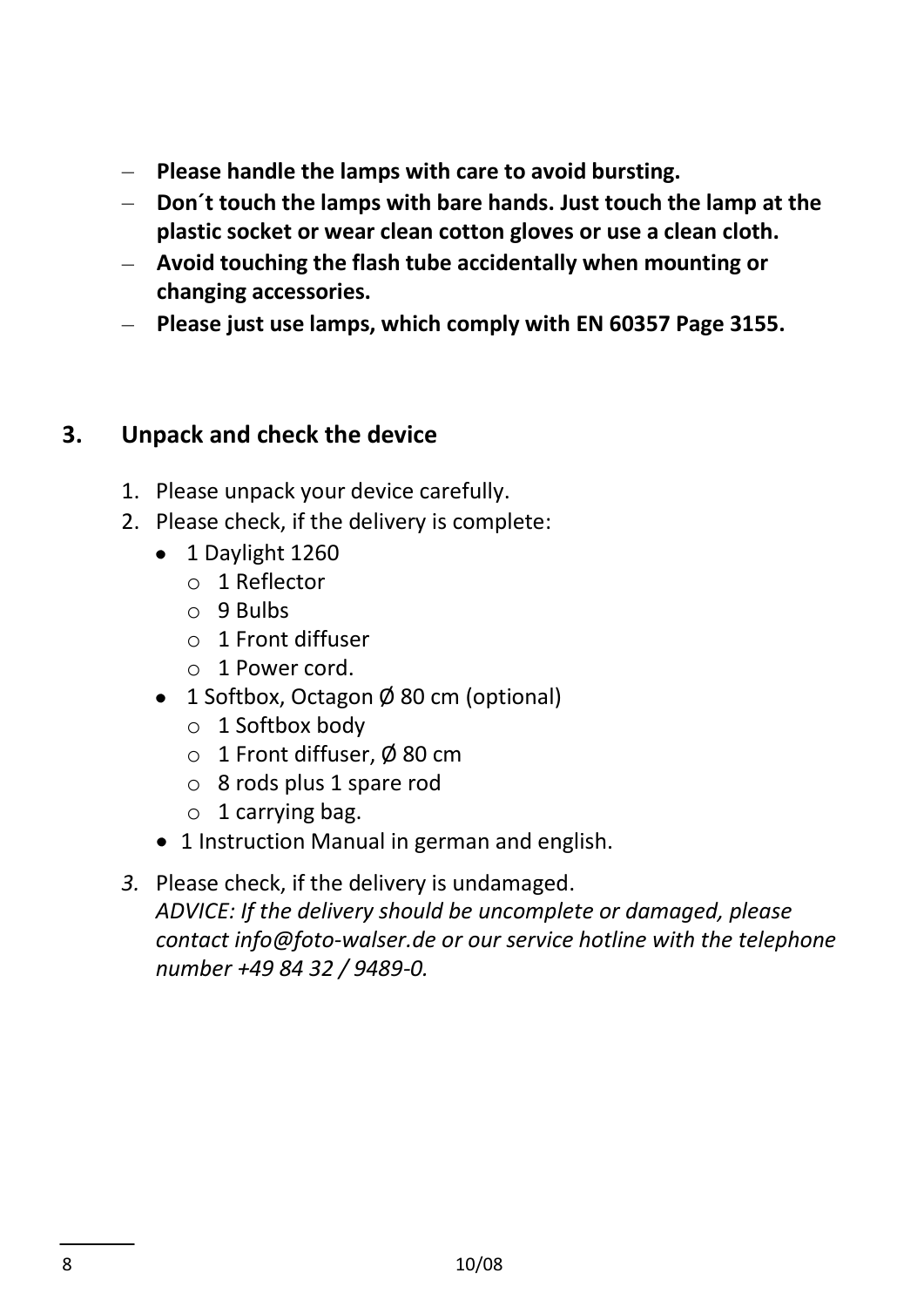### **4. Overview about the parts**

- A Reflector
- B Bulbs
- C Daylight 1260
- D Ventilation slots
- E Fixing knob for tripod (optional)
- F Tripod mounting
- G Tilt lever
- H Fixing screw for reflector





- A Tappet switch BULB O/I
- B Main switch POWER O/I
- C Fuse holder for micro-fuse
- D Socket for power cord
- E Supporting ring for softbox body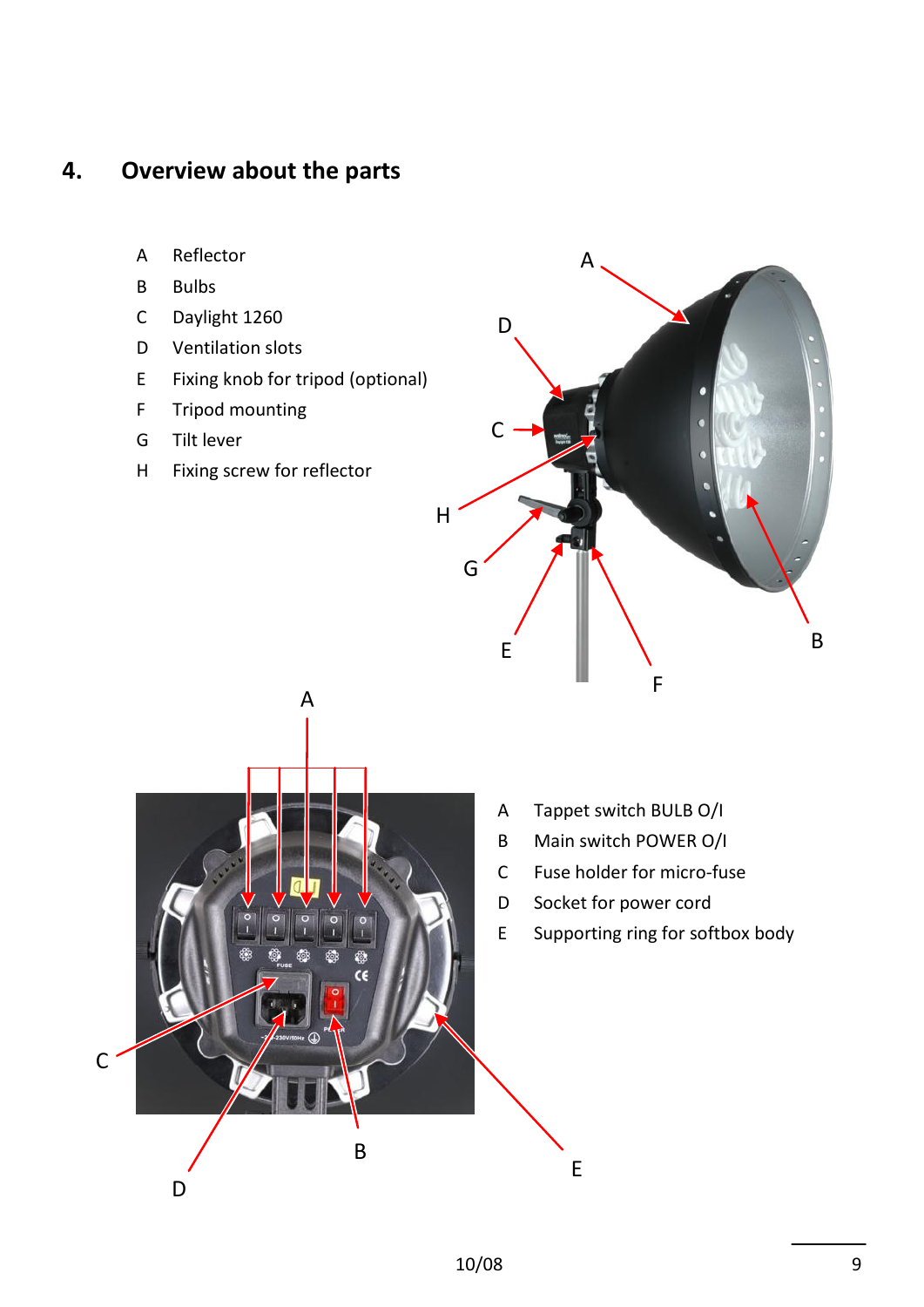# **5. Quick start guide**

#### *ADVICE:*

*The detailed instruction for the following operations can be found in the respective chapters in this instruction manual.* 

*Keep the sequences of the following operation steps when using the device for the first time to avoid damages on the device.* 

# **WARNING**

#### **Please note the safety notes in the respective chapters throughout operation.**

- 1. If you would like to use the Softbox: Mount the Softbox.
- 2. Mount on tripod (optional).
- 3. If you would like to use the Reflector: Mount the Reflector.
- 4. Insert lamp.
- 5. Adjust tilt angle.
- 6. Connect to power supply.
- 7. Switch on device.
- 8. Switch the lamp on and off.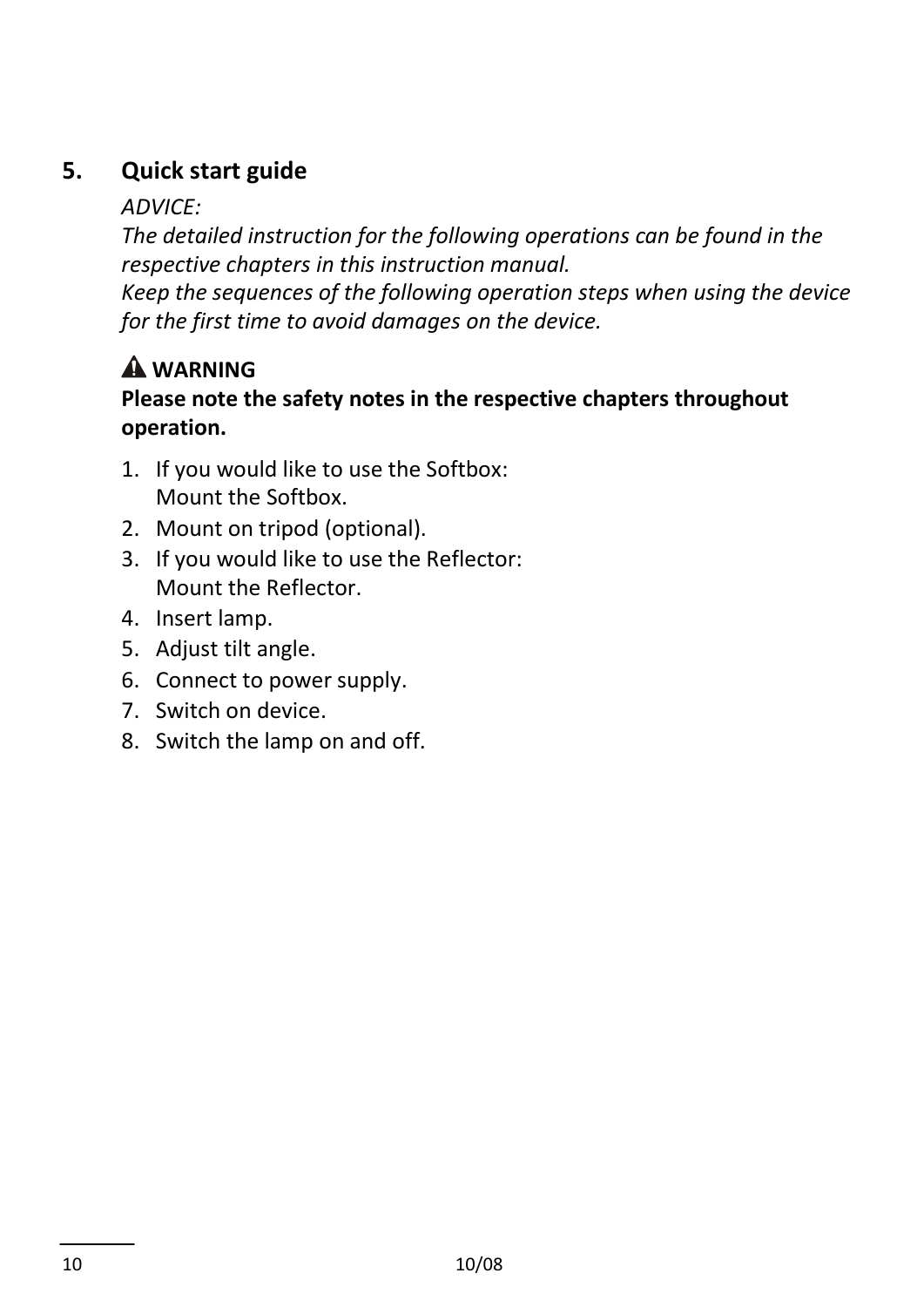## **6. Preparation for operation**

6.1 Mount the device on a tripod (optional)

*ADVICE:*

*Please note the user information of the tripod manufacturer.*

# **WARNING**

**Select a tripod of suitable weight and dimensions. See** *Technical Specifications***.**

**Make sure, that the tripod with the mounted device has a tilt and skid resistant stand.**

- 1. Loose locking knurl.
- 2. Mount the device on the tripod.
- 3. Tighten locking knurl.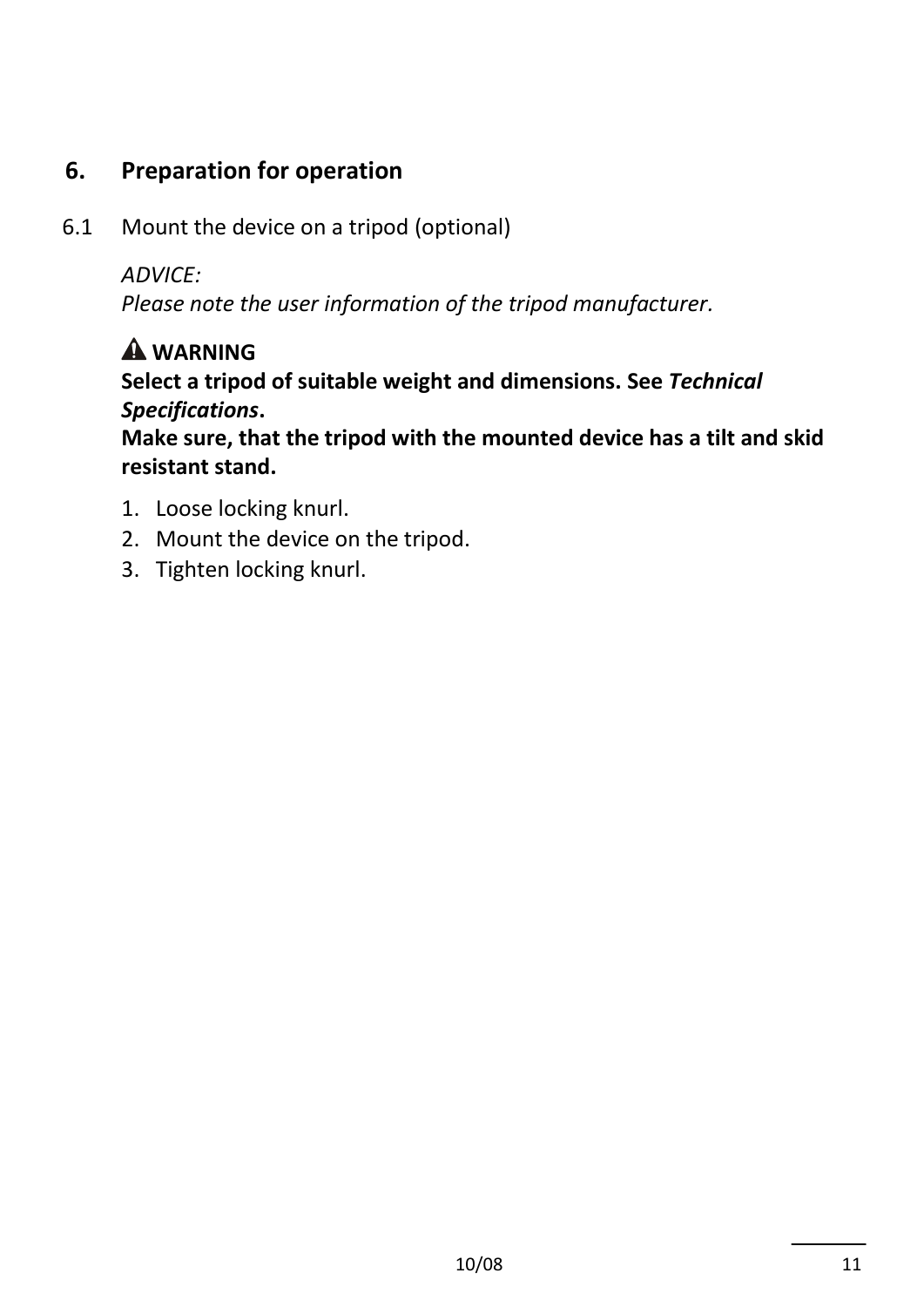- 6.2 Mount and demount reflector
	- $-$  **A** WARNING Posterior danger of bursting of flash tube **Don´t touch the lamp with bare hands. Just touch the lamp at the plastic socket or wear clean cotton gloves or use a clean cloth.**
	- 1. Mount the device on a tripod (optional). See *Mount the device on a tripod (optional)*.
	- 2. Mount the Reflector:
		- Switch off device. See *Switch on and off of the device*.
		- Cool down the device. **CAUTION!** Danger of burning on lamps. Please let the device cool down for approx. 15 minutes.
		- If lamps should be screwed in: Screw out all nine lamps.
		- Screw out both fixing screws for approx. 1 cm.
		- Connect the Reflector in the two fixing screws on the device.
		- $\bullet$  Lock Reflector: Turn the Reflector clockwise and listen for the reflector to snap into place.
		- Tighten the both fixing screws.
	- 3. Demount Reflector:

**CAUTION!** Danger of burning on lamps. Let the device cool down for approx. 15 minutes.

- Screw out all nine lamps.
- Screw out both fixing screws for approx. 1 cm.
- Unlock Reflector:

Turn Reflector anticlockwise as far as it will go and take off from the device.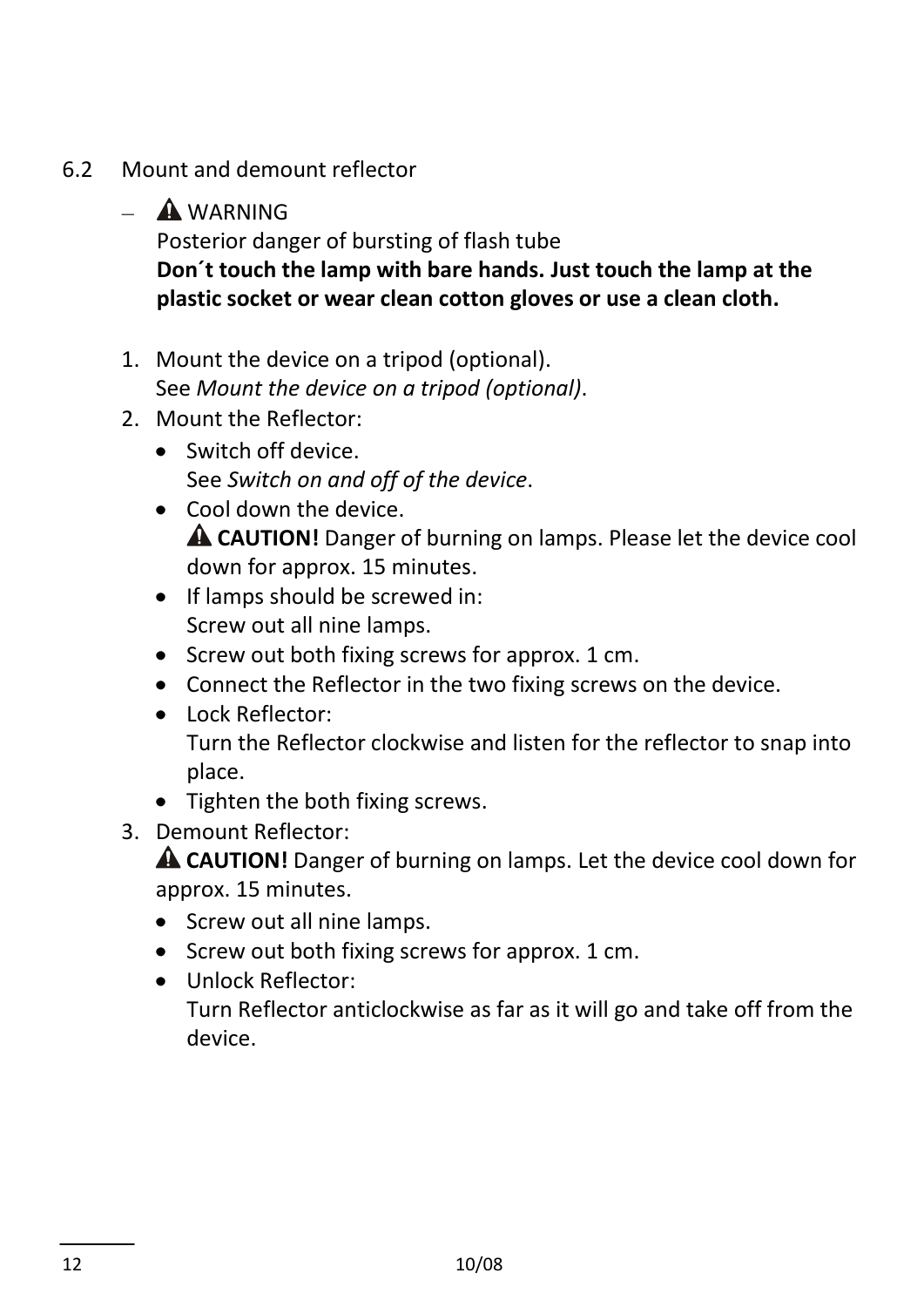6.3 Mount Softbox (optional)

# **WARNING**

**Fire danger through overheating Just use softboxes, which are conform to the required specifications. See** *Technical Specifications***.**

*ADVICE:*

*Don´t touch the device on its socket when mounting the softbox. You could damage the socket.*

- 1. If the device was in use before: Cool down the device. **CAUTION!** Danger of burning on lamps. Let the device cool down for approx. 15 minutes.
- 2. If lamps should be screwed in: Screw out lamps. See *Screw in and out of lamps*.
- 3. When the Reflector is mounted: Demount Reflector. See *Mount and demount Reflector*.
- 4. When the device is mounted on a tripod: Demount device from the tripod.
	- Open locking knurl.
	- Demount tripod.
- 5. Screw in both fixing screws for the Reflector.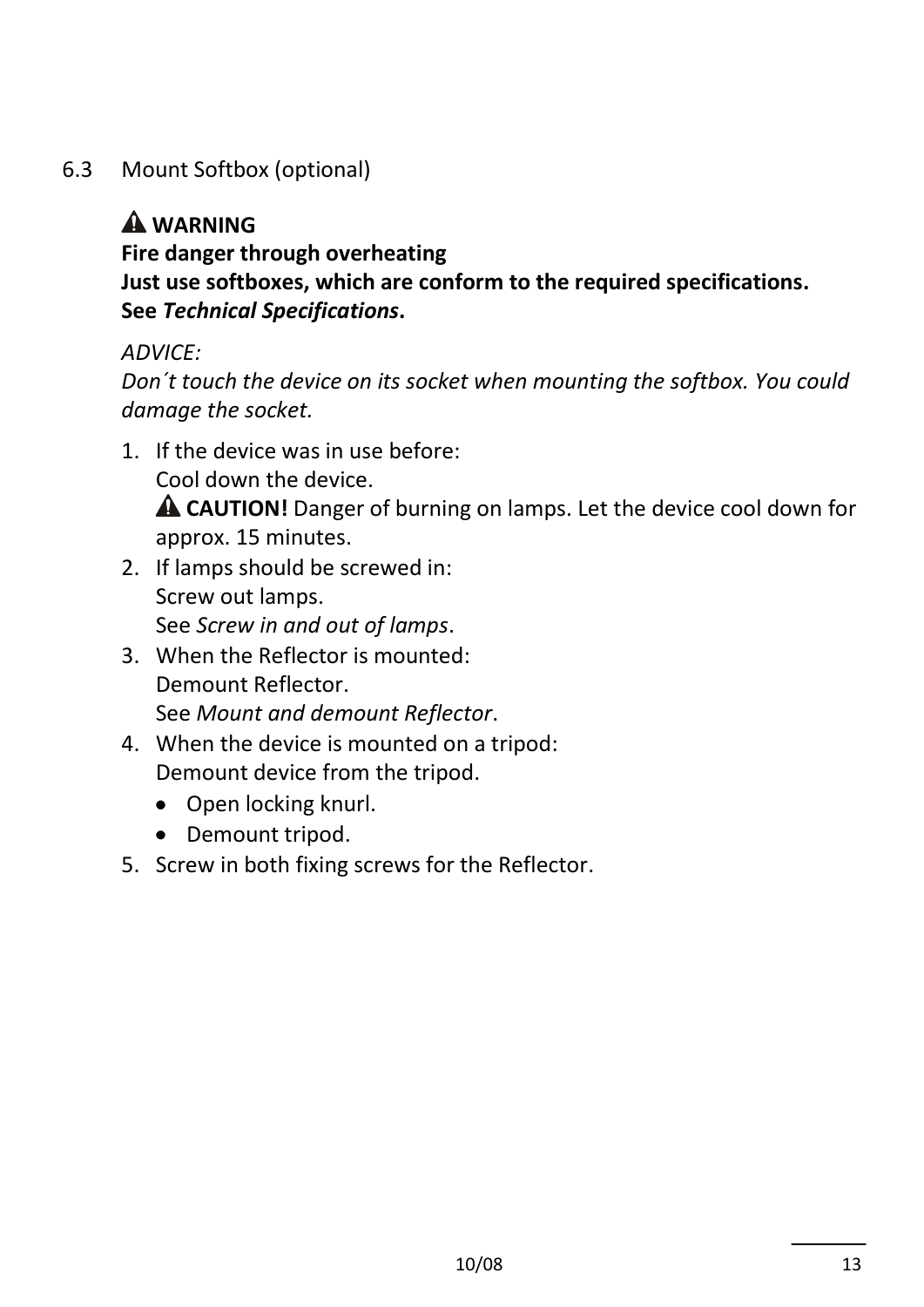- 6. Pull the Softbox body over the front part of the device and tighten the fixing cord behind the supporting ring for the softbox.
	- A Softbox body
	- B Device
	- C Fixing cord



7. Put the rods successively with the straight end in the straps on the softbox body and with the bended end subsequently in the respective socket in the supporting ring for the softbox. *ADVICE: As to facilitate the mounting, fix the 5 rods without Velcro firstly. The other 3 rods can be fixed afterwards.* 

#### **Mount Front diffuser Ø 80 cm**

1. Pull the front diffuser over the outer edges of the softbox body.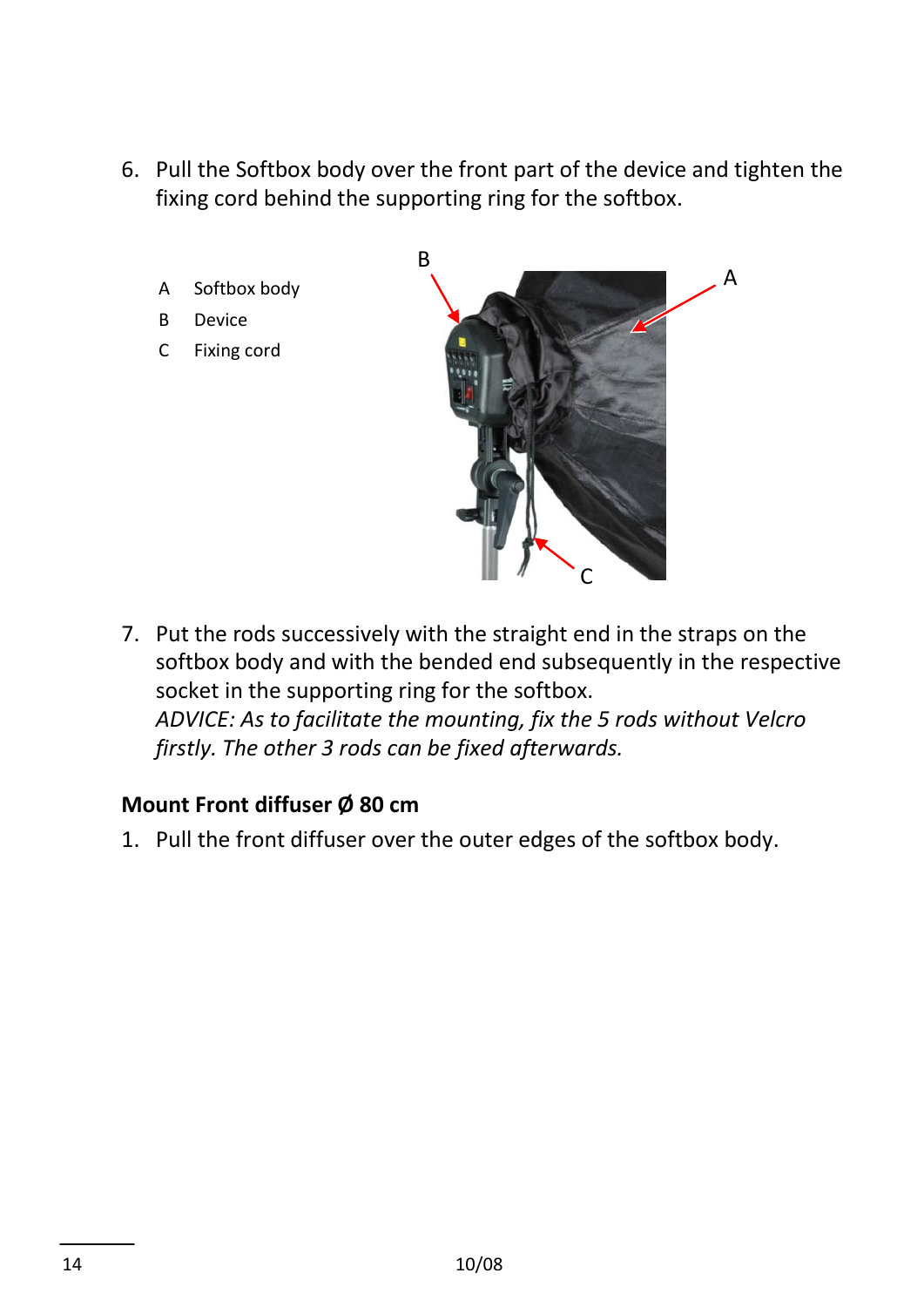- 6.4 Mount Front diffuser on reflector
	- 1. Switch off device. See *Switch on and off of the device*.
	- 2. Pull front diffuser over the edge of the reflector.
- 6.5 Screw in and out of lamps

# **WARNING**

**Danger of cutting and splitting through breaking or bursting lamp Don´t let the lamps fall down.**

**Don´t touch the lamps with bare hands. Just touch the lamp at the plastic socket or wear clean cotton gloves or use a clean cloth.**

#### *ADVICE:*

*Possible discolouration through burn marks on the lamps*.

- 1. Switch off device. See *Switch on and off of the device*.
- 2. Disconnect from power supply: Plug out power cord.
- 3. Let the device cool down. **CAUTION!** Danger of burning on lamps. Let the device cool down for approx. 15 minutes.
- 4. Screw in lamps:

Screw in the lamps carefully.

**WARNING!** Danger of electric shock. Always screw in all nine lamps as to avoid touching in the sockets, when the device is switched on.

5. Screw out lamp: Screw out the lamps carefully und store it securely.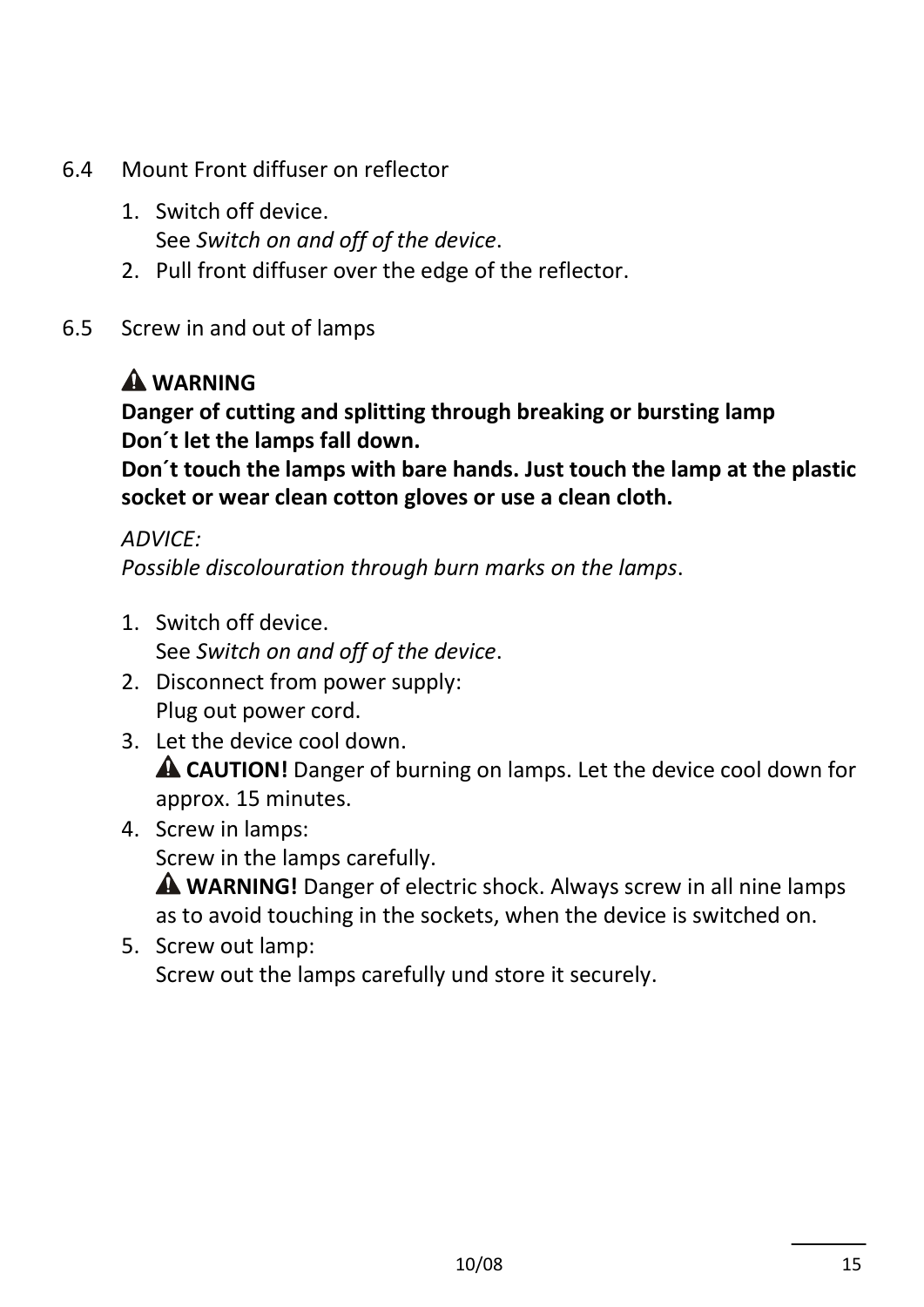- 6.6 Connect to power supply
	- 1. Switch off device. See *Switch on and off of the device*.
	- 2. Compare the local power supply with the connected load of the device. See *Technical Specifications*. If the values differ, please contact *info@foto-walser.de* or tel.+ 49 84 32 / 9489-0.
	- 3. Connect the power cord with the socket on the device and with the power socket.

# **7. Operation of the device**

- 7.1 Adjust tilt angle
	- 1. Open tilt lever.
	- 2. Adjust the required tilt angle.
	- 3. Tighten tilt lever.
- 7.2 Switch the device on and off
	- 1. Switch on device: Set main switch POWER on I.
		- The switch lights up. The device is ready for operation.
		- If the lamps are switched on: The lamps light up.
	- 2. Switch off device:

Set main switch POWER on O.

- If lamps were switched on: The lamps will go out.
- The lighting of the switch goes out.
- 7.3 Switch lamps on and off

The lamps can be switched on and off flexibly through the five tappet switches LEUCHTMITTEL on the operation panel.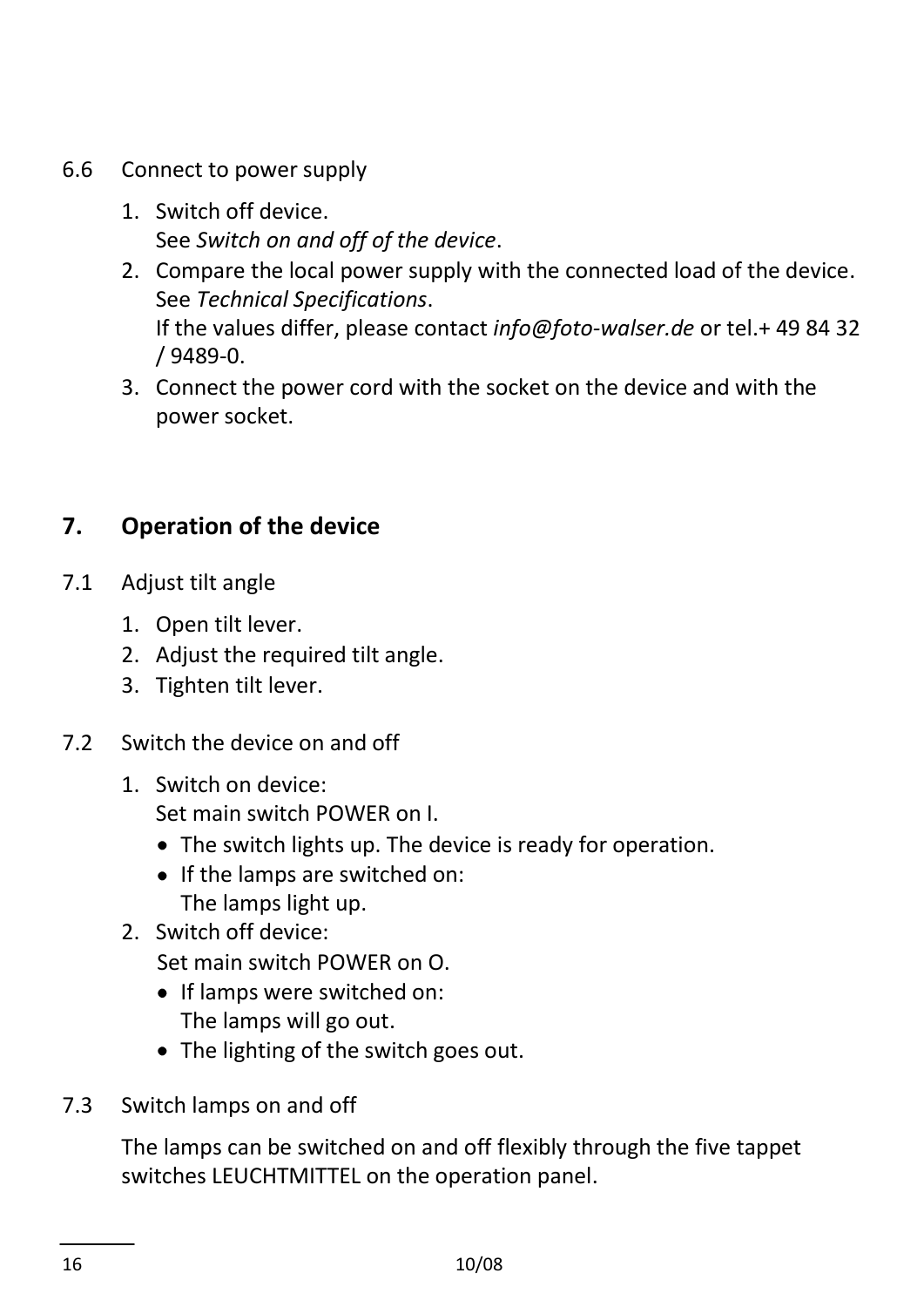- 1. Switch on device. See *Switch on and off of the device*.
- 2. Switch on lamps: Set the tappet switch LEUCHTMITTEL, which you would like to switch on, on I.

The selected lamp/lamps will light up.

3. Switch off lamps: Set the tappet switch LEUCHTMITTEL, which you would like to switch off, on O. The selected lamp/lamps will go out.

#### **8. Transportation and storage**

- 1. Switch off device. See *Switch on and off of the device*.
- 2. Let the device cool down completely. **WARNING!** Danger of burning through hot parts. Let the device cool down completely.
- 3. Screw out lamps and store them securely. See *Screw in and out of lamps*.
- 4. Demount reflector. See *Mount and demount of reflector*.
- 5. Demount power cord.
- 6. Clean the device if necessary. See *Cleaning*.
- 7. Put the device and all demounted elements in one carton and carry and store them according to the requirements in the technical specifications. See *Technical Specifications*.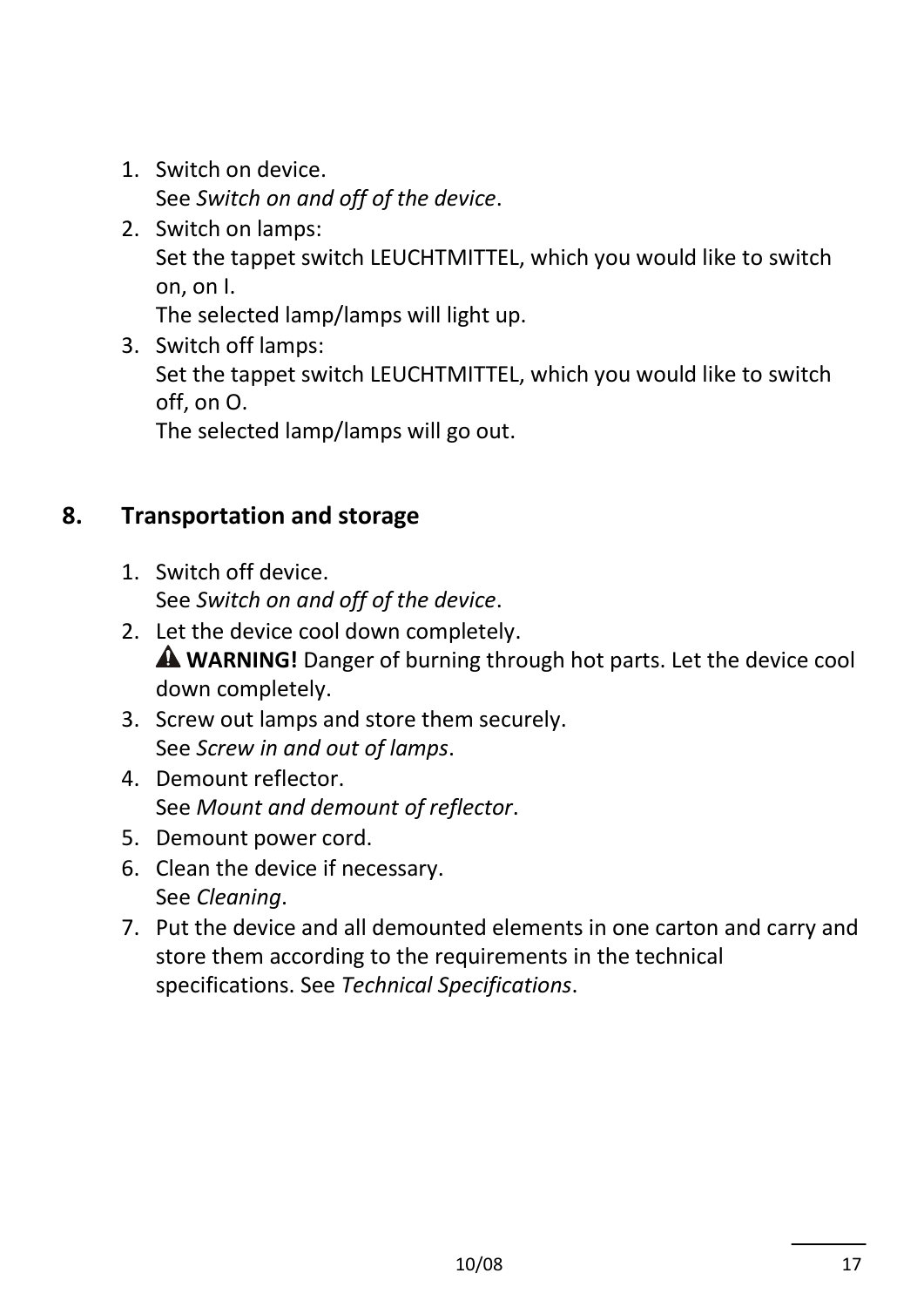# **9. Solve problems**

| Problem                                       | Possible reason                                      | Remedy                                               |
|-----------------------------------------------|------------------------------------------------------|------------------------------------------------------|
| Device is switched on,<br>but has no function | Power cord is not<br>plugged or plugged<br>incorrect | Plug in the power<br>cord correctly                  |
|                                               | Micro-fuse is defect                                 | Change micro-fuse,<br>see Change micro-<br>fuse      |
| Lamps do not light up                         | Lamps are switched<br>off                            | Switch on lamps, see<br>Screw in and out of<br>lamps |
|                                               | Lamps are not<br>screwed in firmly                   | Screw the lamp more<br>firmly into the socket        |
|                                               | Lamp is defect                                       | Change the lamp, see<br>Screw in and out of<br>lamps |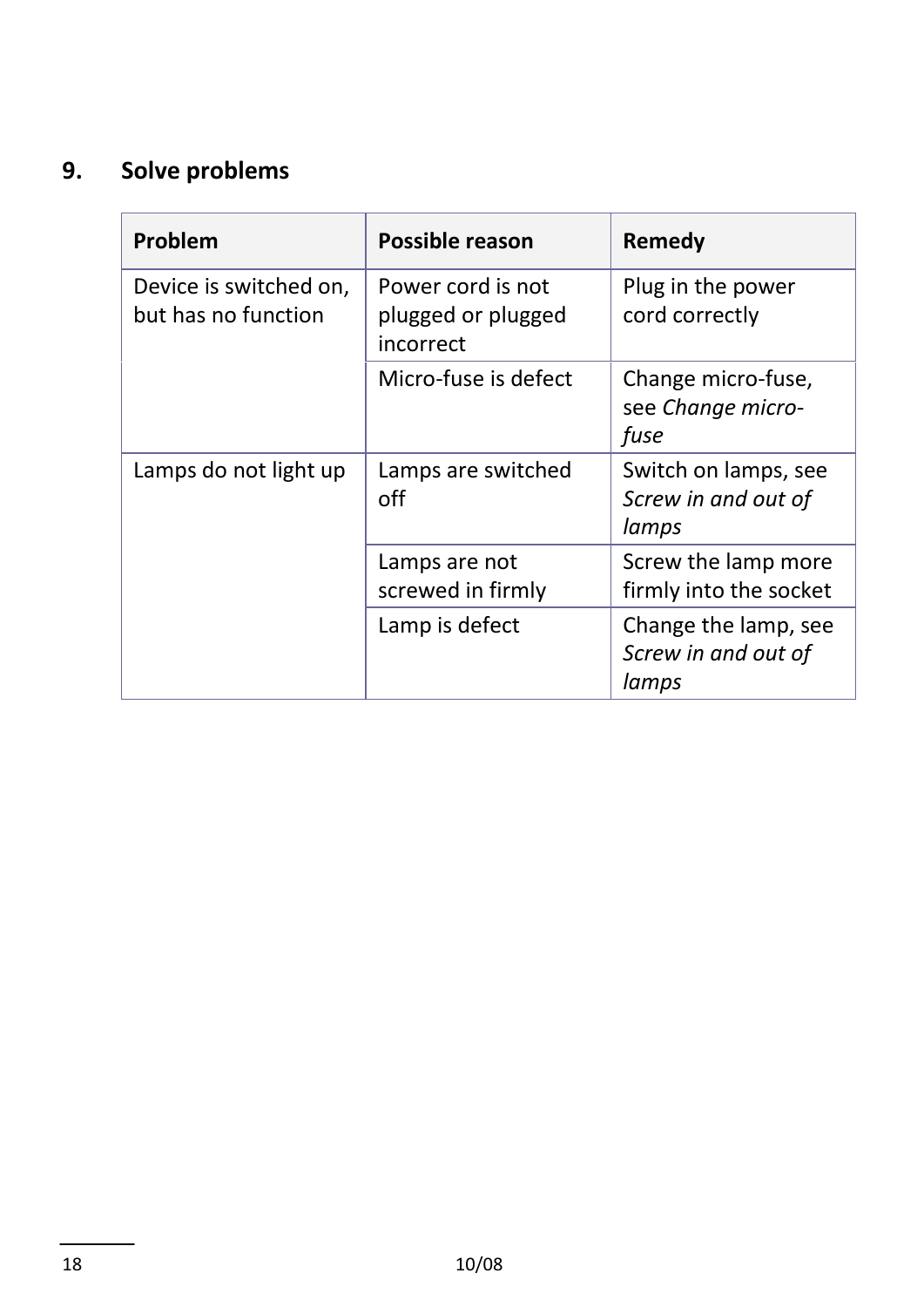# **10. Maintenance**

#### 10.1 Continuous inspections

| What you should do?                                                                                                                                                                                                  | <b>Before every</b><br>operation | <b>With every</b><br>change |
|----------------------------------------------------------------------------------------------------------------------------------------------------------------------------------------------------------------------|----------------------------------|-----------------------------|
| Check all cables and plugs for damages.<br>In case of damage:<br><b>A WARNING!</b> Danger of electric shock<br>and fire through short-circuit. The device<br>should be repaired by an electrician<br>immediately.    | X                                |                             |
| Check, if the lamps are screwed in firmly.<br>In case of damage:<br><b>A WARNING!</b> Danger of electric shock<br>and fire through short-circuit. The device<br>should be repaired by an electrician<br>immediately. |                                  | x                           |

#### 10.2 Cleaning

### **WARNING**

**Danger of cutting and splitting through breaking or bursting lamp Don´t let the lamps fall down.**

**Don´t touch the lamp with bare hands. Just touch the lamp at the plastic socket or wear clean cotton gloves or use a clean cloth.**

# **WARNING**

**Danger of electric shock**

- **The contact with moisture or water should be avoided.**
- **Unplug the power cord before cleaning the device.**

*ADVICE: Just use the following specified cleaning supllies.*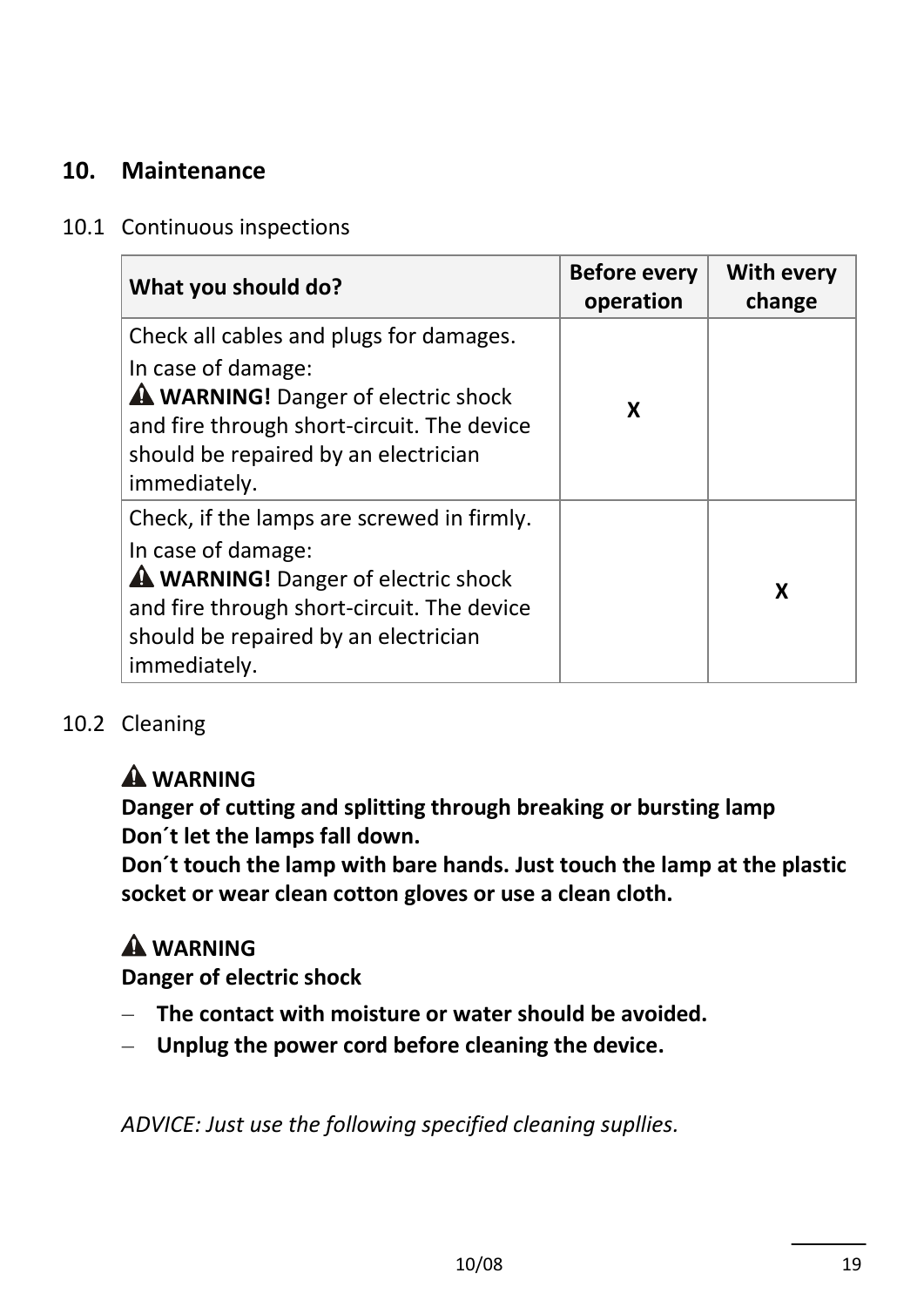| Daylight 1260                       | <b>Cleaning</b>                                                                                            |
|-------------------------------------|------------------------------------------------------------------------------------------------------------|
| Housing                             | Use a microfiber cloth to remove light and<br>stubborn dirt                                                |
| Lamps                               | Wipe off with dust brush or dry, soft cloth                                                                |
|                                     | ADVICF:<br>Don't clean the lamps with water. Even<br>small residues on the lamps could lead to<br>bursting |
| Reflector                           | Remove dirt with a wet microfiber cloth.                                                                   |
| Front diffuser                      |                                                                                                            |
| Softbox,<br>Octagon Ø 80 cm         |                                                                                                            |
| Softbox body                        | Remove dirt with a wet microfiber cloth.                                                                   |
| Front diffuser, $\varnothing$ 80 cm |                                                                                                            |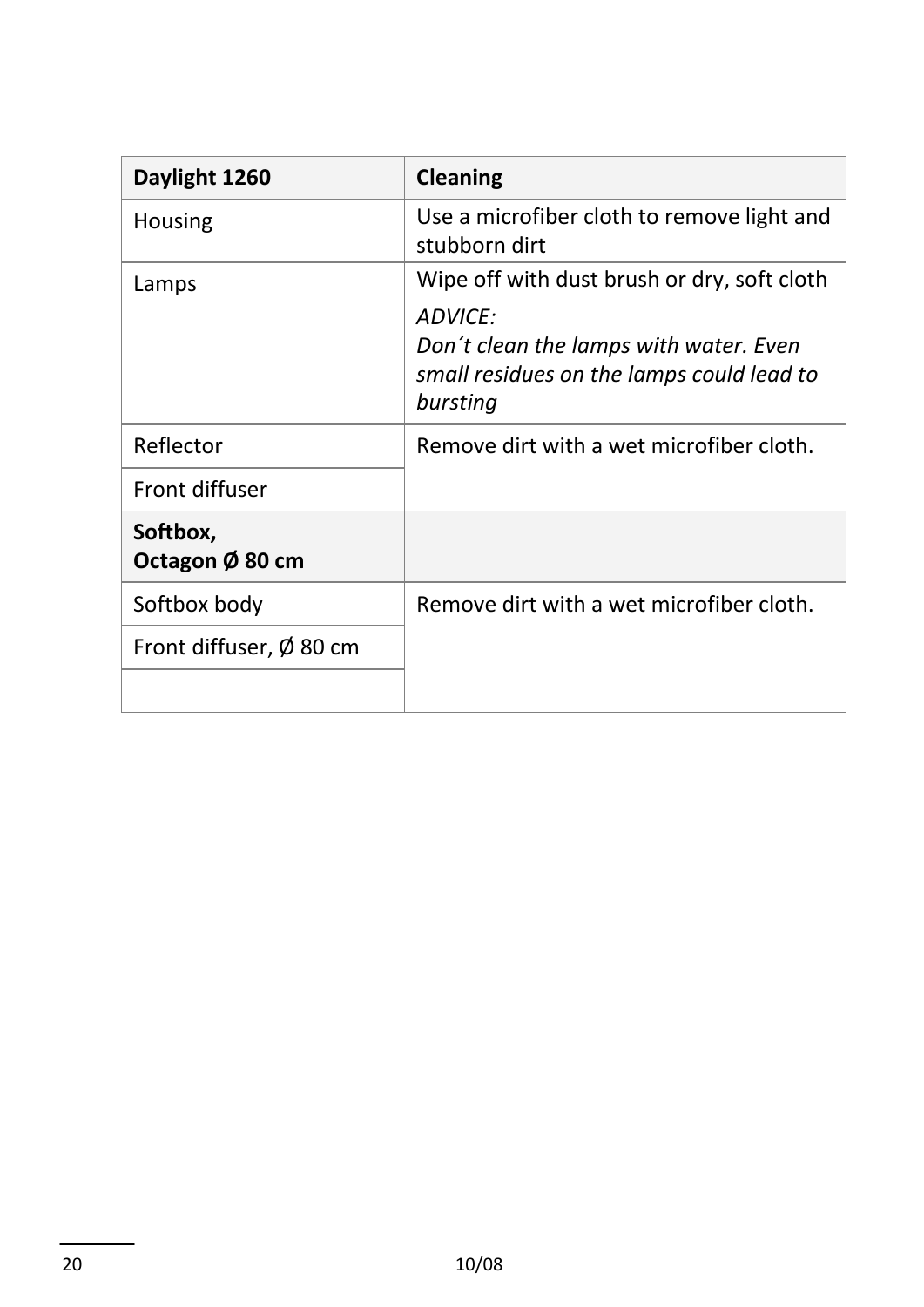#### 10.3 Change lamps

# **A** WARNING

**Please just use lamps, which are conform with the required specifications.** 

**See** *Technical Specifications***.**

1. Screw lamps out and in. See *Screw in and out of lamps*.

#### 10.4 Change micro-fuse

# **A** WARNING

**Danger of electric shock and fire through short-circuit A micro-fuse, which is not conform with the required specifications, doesn´t protect against the overloading of the device. Please just use a micro-fuse, which is conform with the required specifications. See** *Technical Specifications***.**

#### *ADVICE:*

*The fuse holder keeps a spare fuse.*

- 1. Switch off device. See *Switch on and off of the device*.
- 2. Disconnect from power supply: Unplug power cord.
- 3. Open fuse holder: Use a small screwdriver to lift up the fuse holder carefully and slightly.
- 4. Pull out the fuse holder with your hands completely out of the slot.
- 5. Take out the old micro-fuse.
- 6. Take the new micro-fuse out of the spare slot and slide it in the center of the holder.
- 7. Slide the fuse holder carefully into the slot as far as it goes.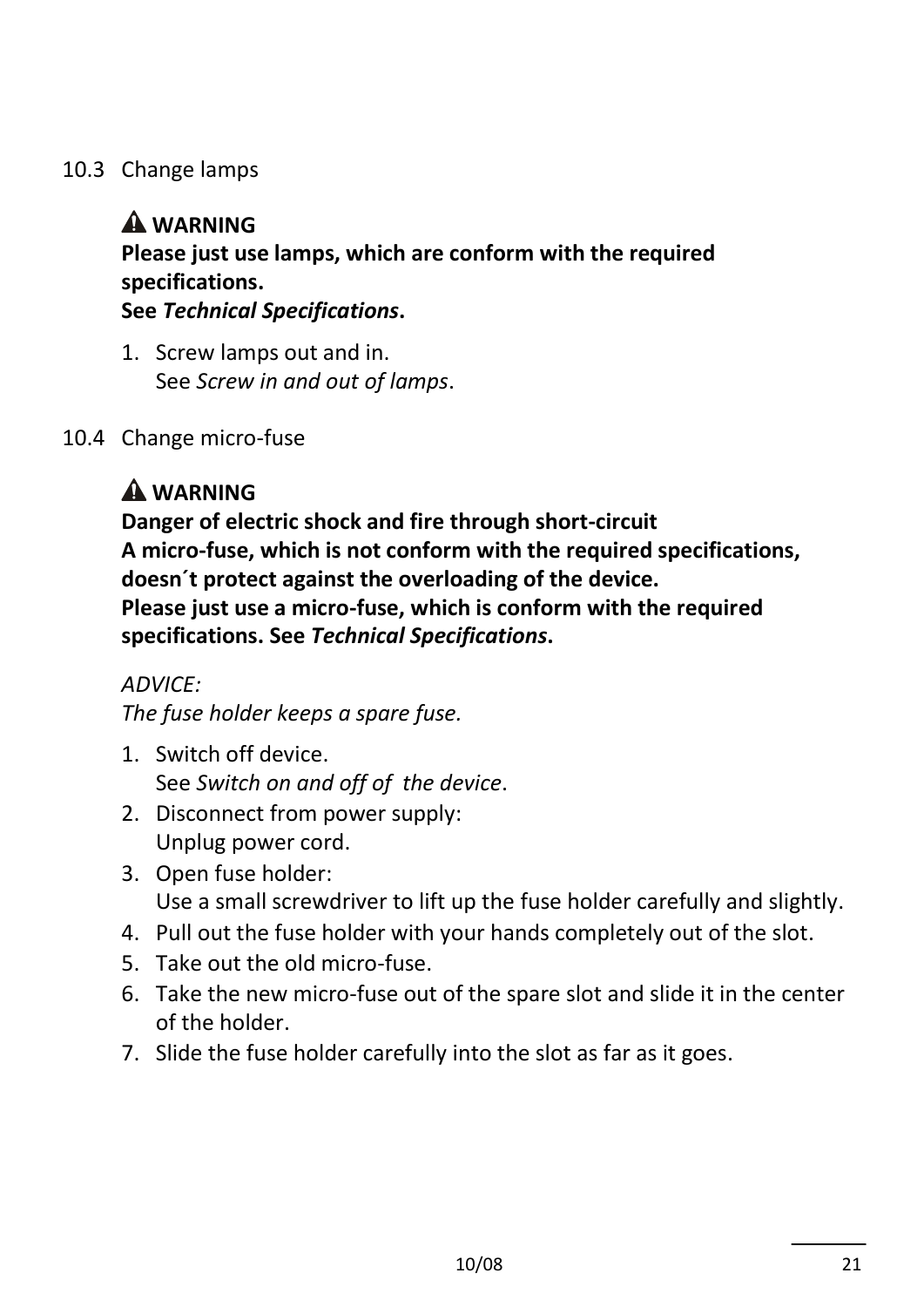### **11. Accessories and options**

You can find extensive accessories for your device in our webshop.

### **12. Spare parts**

| Part of the device                 | Item number |
|------------------------------------|-------------|
| Lamp (walimex Spiral Daylight)     | 15335       |
| Power cord                         | 12914       |
| Softbox, Octagon $\emptyset$ 80 cm | 15338       |

## **13. Disposal and environment protection**

Your device should be disposed free of charge at the local disposal points.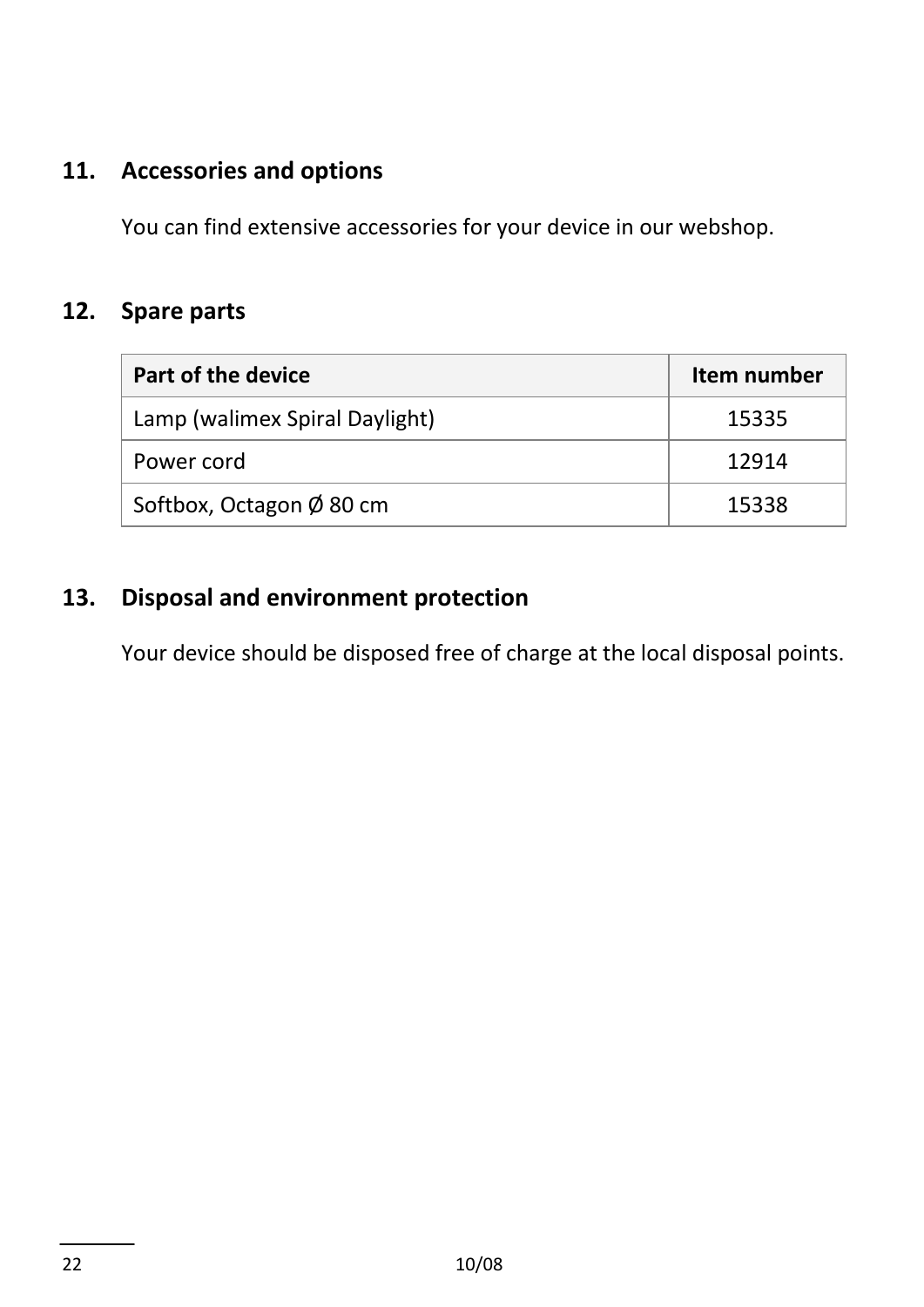# **14. Technical specifications**

| <b>Device</b>                         |                                                                           |
|---------------------------------------|---------------------------------------------------------------------------|
| Protection category                   | IP <sub>20</sub>                                                          |
| Power supply                          | AC 220 - 230 V / 50 Hz                                                    |
| Weight                                | ca. 4,7 kg                                                                |
| Vertical pivoting radius              | 180°                                                                      |
| Dimensions incl. reflector<br>(HxWxD) | ca.47 cm x 47 cm x 43 cm                                                  |
| Accessories                           | Reflector, Power cord (4 m), Lamps,<br>Front diffuser, Instruction manual |

| Lamps                                                                                       |                                                        |
|---------------------------------------------------------------------------------------------|--------------------------------------------------------|
| <b>Spiral Daylights</b><br>(energy-saving lamp), which<br>comply with EN 60357 Page<br>3155 | $9 \times 28$ W                                        |
| Colour temperature                                                                          | 5000 - 5500 K                                          |
| Socket                                                                                      | F <sub>2</sub> 7                                       |
| Micro-fuse                                                                                  | 5 A                                                    |
| Permitted operation<br>temperature                                                          | $-10 °C$ to $+40 °C$                                   |
| Softbox, Octagon Ø 80 cm                                                                    |                                                        |
| Weight                                                                                      | $0,8$ kg                                               |
| <b>Storage conditions</b>                                                                   | Dry and dust-free in carton at<br>$-20 °C$ to $+50 °C$ |